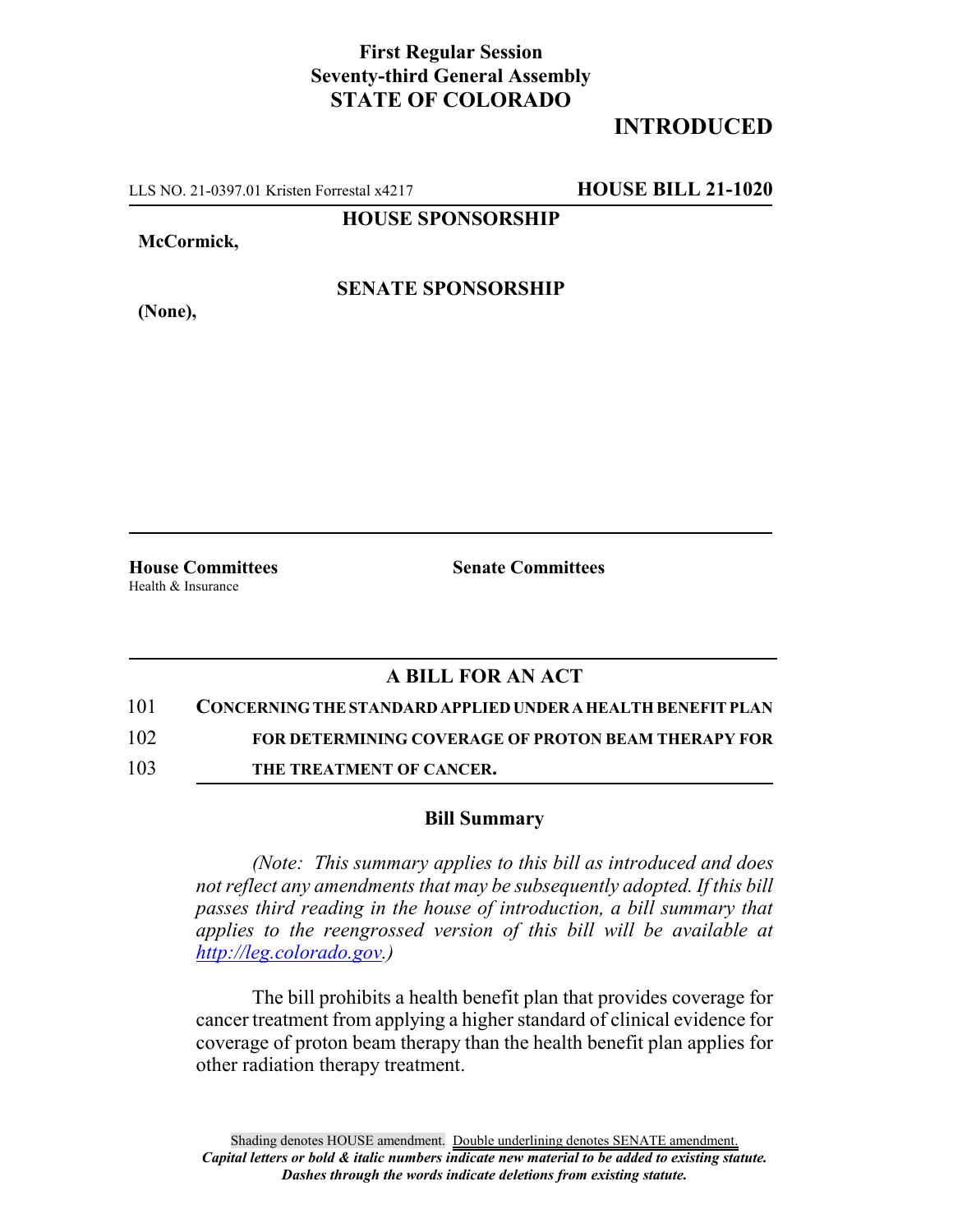*Be it enacted by the General Assembly of the State of Colorado:*

 **SECTION 1.** In Colorado Revised Statutes, **add** 10-16-104.1 as follows:

 **10-16-104.1. Proton beam therapy treatment - standard of clinical evidence - definition.** (1) A CARRIER THAT OFFERS, ISSUES, OR RENEWS A HEALTH BENEFIT PLAN THAT PROVIDES COVERAGE FOR THE TREATMENT OF CANCER SHALL NOT APPLY A HIGHER STANDARD OF CLINICAL EVIDENCE FOR THE COVERAGE OF PROTON BEAM THERAPY THAN THE CARRIER APPLIES FOR THE COVERAGE OF ANY OTHER RADIATION THERAPY TREATMENT.

 (2) THIS SECTION DOES NOT REQUIRE A HEALTH BENEFIT PLAN TO 12 PROVIDE COVERAGE FOR PROTON BEAM THERAPY.

 (3) AS USED IN THIS SECTION, "PROTON BEAM THERAPY" MEANS A TYPE OF RADIATION THERAPY AIMED AT DESTROYING CANCEROUS CELLS THROUGH THE USE OF PROTONS.

 **SECTION 2. Act subject to petition - effective date - applicability.** (1) This act takes effect at 12:01 a.m. on the day following the expiration of the ninety-day period after final adjournment of the general assembly; except that, if a referendum petition is filed pursuant 20 to section 1 (3) of article V of the state constitution against this act or an item, section, or part of this act within such period, then the act, item, section, or part will not take effect unless approved by the people at the general election to be held in November 2022 and, in such case, will take effect on the date of the official declaration of the vote thereon by the governor.